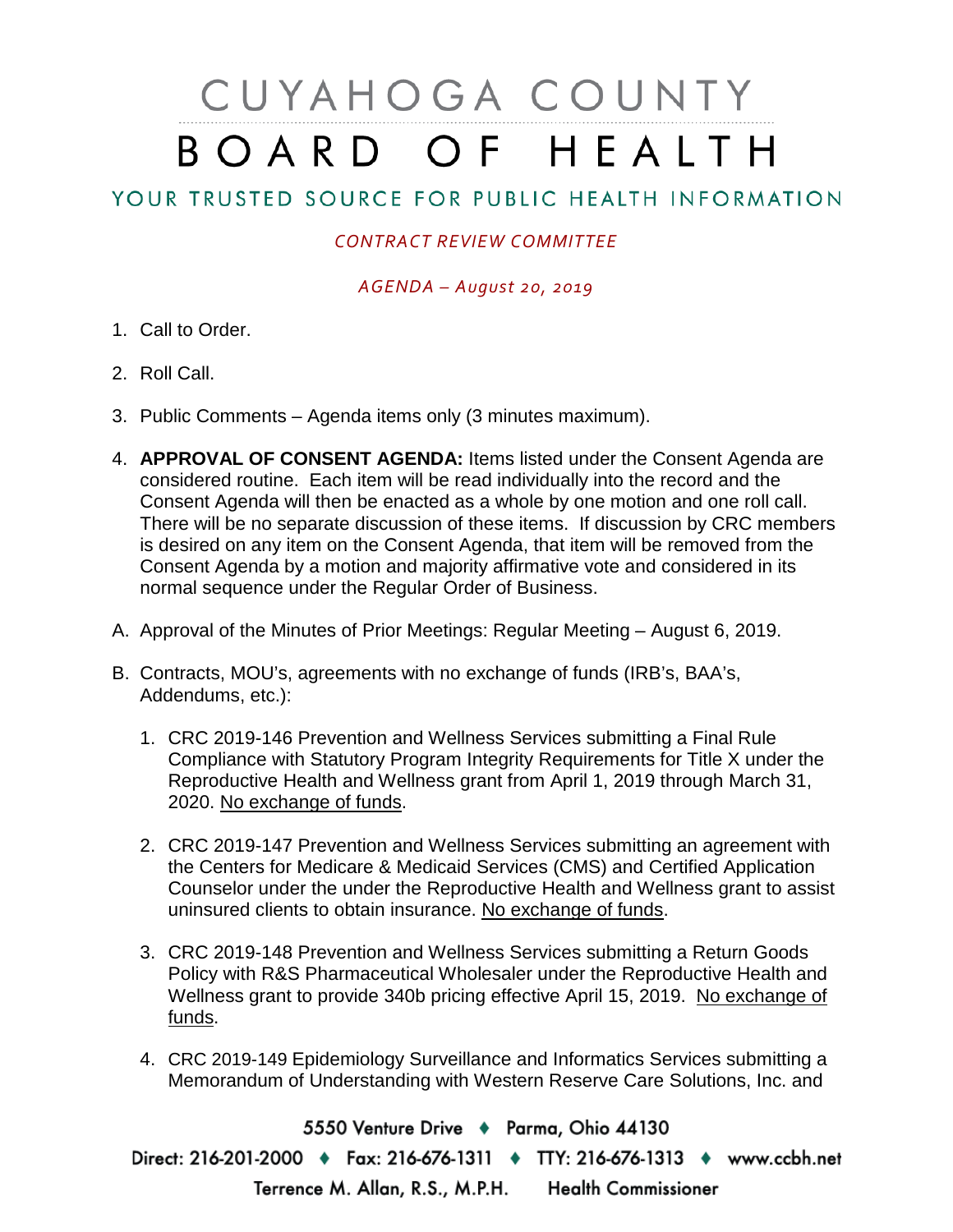The Northeast Ohio Regional Health Departments to define a working relationship during point of dispensing (POD) establishment upon execution and in effect for a continuing period of time. No exchange of funds.

5. CRC 2019-150 Administrative Services submitting a Public Health Experience Agreement with The Consortium of Eastern Ohio Master of Public Health (CEOMPH) to enable students to have a public health experience at CCBH from August 26, 2019 through August 25, 2021. No exchange of funds.

#### 5. **CONTRACTS AND AWARDS:**

A. Tabled Items

None

- B. New Items For Review
	- 1. Bid/Quote Openings ≥ \$25,000.00

None

- 2. Bid/Quote Openings < \$25,000.00
	- a. CRC 2019-151 1516 Maplegrove Rd. South Euclid, Ohio 44121
	- b. CRC 2019-152 1873 Hastings Ave. East Cleveland, Ohio 44112
	- c. CRC 2019-153 27171 Farringdon Ave. Euclid, Ohio 44132
- 3. Expenditures: Contracts < \$25,000.00
	- a. CRC 2019-154 Prevention and Wellness Services submitting an addendum to the contract with Conceptual Geniuses (CRC 2019-31) under the 2018/2019 Racial and Ethnic Approaches to Community Health (REACH) grant to increase the amount paid to Conceptual Geniuses from \$10,000.00 to \$13,660.00.

Purpose: To develop messages/graphics for transit ads and maintain and provide assistance with updates to the HIP-Cuyahoga website.

5550 Venture Drive + Parma, Ohio 44130

Direct: 216-201-2000 ♦ Fax: 216-676-1311 ♦ TTY: 216-676-1313 ♦ www.ccbh.net

Terrence M. Allan, R.S., M.P.H. **Health Commissioner**